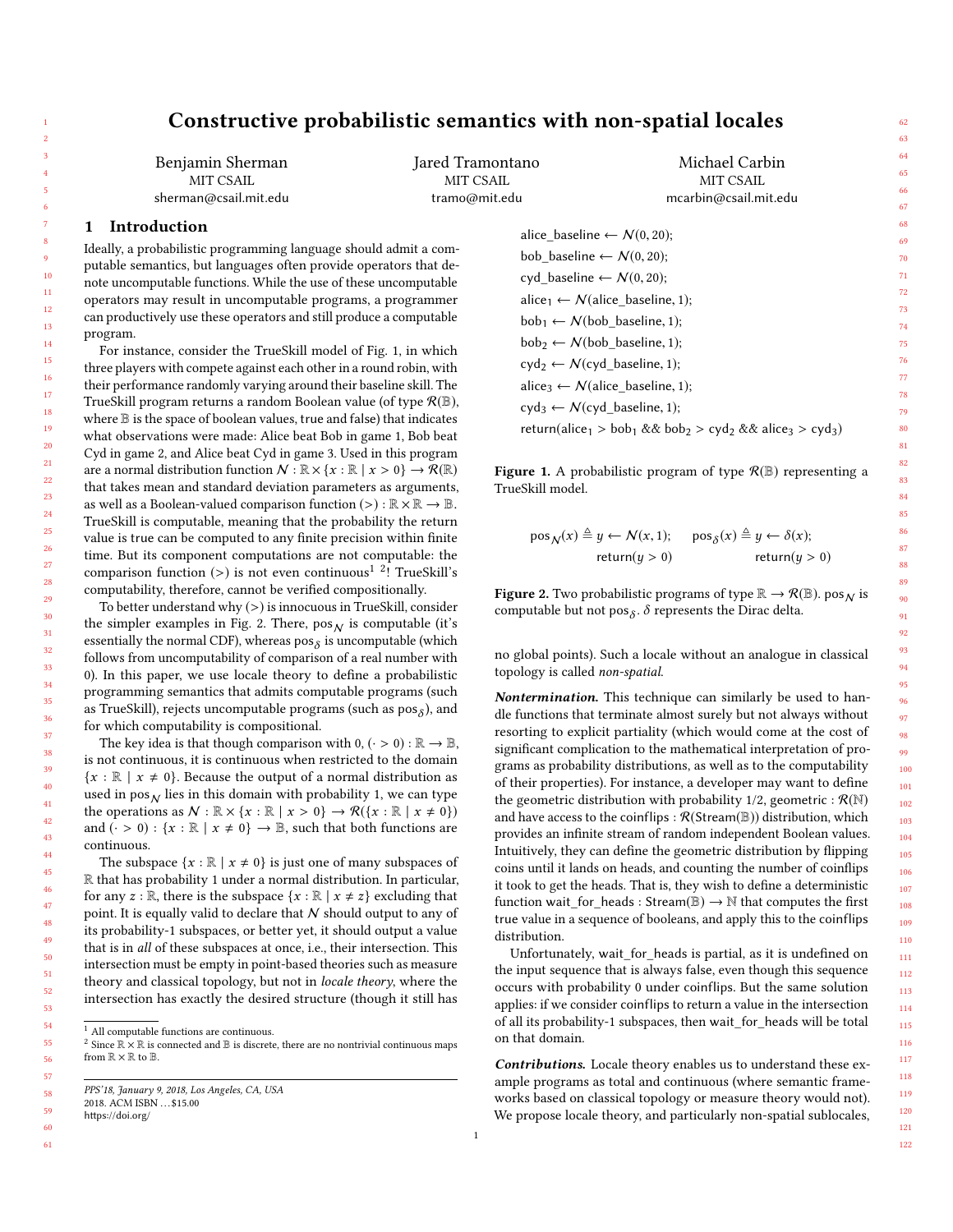182 183

as a semantic framework for probabilistic programming. The advantages of this framework are:

- Totality: There is no need to use partiality to understand programs that almost surely terminate.
- Continuity: Programs that are only almost surely continuous in classical topology are now continuous.
- Computability: Constructivity makes the semantics computable in a strong sense: the probability that a program returning a random B returns true can be evaluated to any precision in finite time (unlike in measure-theoretic semantics).
- Disintegration: Non-spatial locales afford a notion of disintegration that provides stronger uniqueness guarantees than in measure theory and stronger existence guarantees than for continuous disintegrations in classical topology.

#### 2 Locale-theoretic probabilistic semantics

A locale A is a lattice  $O(A)$  of opens that has finitary meets and infinitary (arbitrary/small) joins (i.e., a frame). A continuous map  $f : A \to_{c} B$  is a map of opens  $f^{-1} : O(B) \to O(A)$  that preserves<br>finitory meets and infinitory joins. This defines a category Loc finitary meets and infinitary joins. This defines a category Loc. Loc has a terminal object <sup>∗</sup>, and a (global) point of a locale A is a continuous map  $* \rightarrow_c A$ . Locales may be specified by giving a set S of basic opens and an inductive family of covering axioms of the form  $a \leq \bigvee_{i} I_i b_i$  on those basic opens  $a, b_i : S$ . Such locales<br>are called inductively generated formal spaces [2], which form a full are called inductively generated formal spaces [\[2\]](#page-2-0), which form a full subcategory Loc<sub>i</sub> of Loc that is cartesian monoidal even in a predicative setting $^3.$  $^3.$  $^3.$  A strong monad  ${\mathcal R}$  on  $\mathop{\rm Loc}\nolimits$  maps any locale to the locale of its probability distributions [\[9,](#page-2-1) [10\]](#page-2-2), and restricts to a strong monad on  $Loc_{\rm i}$ . Thus  $Loc_{\rm i}$  and  ${\mathcal R}$  have sufficient structure to give constructive and predicative categorical semantics for probabilistic programming languages.

Sublocales of a given inductively generated formal space are formed by adding additional covering axioms. For instance, for given an open  $U: O(A)$ , adding the axiom  $\top \leq U$  forms the open sublocale corresponding to U, while adding the axiom  $U \leq \bot$  forms the closed sublocale corresponding to the set-theoretic complement of  $U^4$  $U^4$ . The intersection of a family of sublocales is produced by adding all of the covering axioms from each sublocale in the family adding all of the covering axioms from each sublocale in the family.

163 164 165 166 167 168 169 170 171 **Random locales.** Given a probability distribution  $\mu : * \rightarrow_c \mathcal{R}(A)$ (where  $*$  is the terminal object), one can form the locale  $\text{Ran}(\mu)$  that is the intersection of its probability-1 open sublocales  $[7]^5$  $[7]^5$  $[7]^5$ , with the inclusion  $\iota_{\mu}$ : Ran( $\mu$ )  $\rightarrow$  *c*. A. Ran( $\mu$ ) is inductively generated when A is. There is a distribution  $\mu_{\uparrow} : * \rightarrow_c R(\text{Ran}(\mu))$  such that  $\mu_{\uparrow} = \mu$  where  $\downarrow$  denotes the pushforward i.e. manning  $\mu_{\downarrow}$  over  $\iota_{\mu}$ ,  $\mu_{\parallel} = \mu$ , where  $\cdot_*$  denotes the pushforward, i.e., mapping  $\iota_{\mu}$  over  $\mu_*$ . If the locale A is fitted i.e., every sublocale is the intersection  $\mu_{\parallel}$ . If the locale *A* is *fitted*, i.e., every sublocale is the intersection of all the open sublocales containing it, then the sublocale  $\text{Ban}(u)$ of all the open sublocales containing it, then the sublocale  $\text{Ran}(\mu)$  is in fact the smallest measure-1 sublocale. Both  $\mathbb R$  and Stream( $\mathbb B$ ) are fitted.

A probability distribution  $\mu : * \rightarrow_c \mathcal{R}(A)$  is called *random* if whenever  $\mu(U) = 1$ , then ⊤ ≤ U (we also call A random w.r.t.  $\mu$ ) ([\[7\]](#page-2-3) definition 6.4). Clearly, any  $\mu \uparrow : * \rightarrow_c \mathcal{R}(\text{Ran}(\mu))$  is random.<br>A distribution  $\mu : * \rightarrow \mathcal{R}(A)$  is random iff A is homeomorphic to A distribution  $\mu : * \to_c \mathcal{R}(A)$  is random iff A is homeomorphic to  $\text{Ran}(\mu)$ .

Totality and continuity. Random sublocales give a canonical way to turn almost-surely terminating functions into total ones and almost-everywhere continuous functions into continuous ones. In the following theorems, suppose we have a probability distribution  $\mu : * \rightarrow_c \mathcal{R}(A)$  on a fitted locale A.

Partiality can be modeled with a monad  $\cdot_1$  on Loc [\[8,](#page-2-6) Ch. 10]. An open inclusion up :  $B \rightarrow_c B_{\perp}$  embeds the original locale, and in addition there is a closed point  $\bot$  : \*  $\rightarrow$   $E$ <sub>⊥</sub> that represents nontermination<sup>[6](#page-1-3)</sup>.

**Theorem 2.1** (Totality). Given a map  $f : A \rightarrow_c B_{\perp}$  such that  $f_*\mu(\text{up}(B)) = 1$  (where  $f_*\mu$  denotes the pushforward of  $\mu$  by f), there is a map  $g : \text{Ran}(\mu) \rightarrow_c B$  such that  $f \circ \iota_\mu = \text{up} \circ g$ , and thus  $f_*\mu = (\text{up} \circ g)_*\mu_{\uparrow}.$ 

Since locale theory is "point-free," it does not provide a natural setting for describing (potentially discontinuous) functions on sets. Accordingly, we define those almost everywhere continuous functions from A to B with respect to  $\mu : * \rightarrow_c \mathcal{R}(A)$  as continuous maps  $f : A' \to_c B$  on some sublocale A' of A satisfying  $\mu(A') = 1$ <br>78 [7](#page-1-4)[8](#page-1-5) .

Theorem 2.2 (Continuity). Given an almost-everywhere continuous function f from A to B defined on some sublocale A' of A satisfying<br> $u(A') = 1$ , there is a map  $a : \text{Bon}(u) \to B$  such that f  $a \downarrow = a$  $\mu(A') = 1$ , there is a map  $g : \text{Ran}(\mu) \to_{c} B$  such that  $f \circ i = g$ ,<br>and thus  $f \circ \mu = g, \mu_{c}$ , where  $\mu : \text{Ran}(\mu) \to A'$  is the inclusion of and thus  $f_*\mu_{|A'} = g_*\mu_{|A}$ , where  $\iota : \text{Ran}(\mu) \to_c A'$  is the inclusion of  $\text{Ran}(\mu)$  in  $A'$  $\text{Ran}(\mu)$  in A'.

**Computability.** Given a point  $x : * \rightarrow_c A$  of a locale A and an open cover  $\top \leq \bigvee_{i \in I} U_i$  of A, there (constructively) exists some  $i^* \cdot I$  such that x lies in  $U^*$ . This is the fundamental computational content of the locale-theoretic semantics<sup>[9](#page-1-6)</sup>. For instance, for every  $\hat{\cdot}$  : I such that x lies in  $U_{l^*}$ . This is the fundamental computational content of the locale-theoretic semantics<sup>9</sup>. For instance, for every  $\varepsilon > 0$  there is a cover of R by open balls with rational centers and radius  $ε$ , allowing approximation of any real number to within  $ε$ . Since there is a continuous map from  $\mathcal{R}(\mathbb{B})$  to  $\mathbb R$  indicating the probability the Boolean is true, it is possible to compute the probability that a random Boolean value is true (and hence, the probability that any decidable predicate holds).

Locales A without points, such as  $\text{Ran}(\mathcal{N})$  (where  $\mathcal N$  is any normal distribution — their random sublocales are the same), still have

<span id="page-1-0"></span><sup>172</sup> 173 174 <sup>3</sup> Loc is not closed, so it can only interpret first-order languages. Presumably, to be able to interpret higher-order functions, it could be embedded in a larger category that is cartesian closed, such as the gros topos of sheaves over the site generated by the open cover topology [\[3,](#page-2-4) [4\]](#page-2-5).

<span id="page-1-1"></span><sup>175</sup> <sup>4</sup> Since for any open  $\overline{V}$  we have  $\bot \leq V \leq \top$ , these two axioms imply, respectively, that  $U = T$  and  $U = 1$ .

<span id="page-1-2"></span><sup>176</sup> 177 178 179 180 181 <sup>5</sup> Simpson [\[7\]](#page-2-3) for the most part uses  $\sigma$ -locales rather than locales, whose lattice of opens has countable joins rather than arbitrary joins. Contrary to locales, much theory related to  $\sigma$ -locales requires appealing to classical mathematics. Classically, every measurable space determines a  $\sigma$ -locale that is usually not a locale, and measurable functions determine  $\sigma$ -continuous maps of  $\sigma$ -locales. For strongly Lindelöf spaces such as  $\mathbb R$  and Stream( $\mathbb B$ ), the two notions coincide. We choose to work with locales rather than  $\sigma$ -locales because they can be formulated constructively and hence have stronger computational content.

<span id="page-1-3"></span> $^6$  A brief description of the partiality construction: if  $A$  is an inductively generated formal space, so is  $A_{\perp}$ . Its basic opens are those of A together with a new basic open that represents the new top element. All covering axioms of A are added as corresponding axioms to  $A_{\perp}$ , but the new top open has no covering axioms. <sup>7</sup>Simpson [\[7\]](#page-2-3) defines outer measure for sublocales of fitted locales.

<span id="page-1-5"></span><span id="page-1-4"></span><sup>&</sup>lt;sup>8</sup> Functions on sets (not necessarily continuous) can be represented in locale theory via the adjunction Discrete ⊣ Pt between Set and Loc. One might be tempted to call a function  $f: Pt(A) \rightarrow Pt(B)$  almost everywhere continuous if there is a sublocale  $\iota_{A'} : A' \to_c A$  such that  $\mu(A') = 1$  and there is some  $g : A' \to_c B$  such that  $\hat{f} \circ \text{Pt}\left(\iota_{A'}\right) = \text{Pt}(g)$  . Any function that is almost everywhere continuous in this sense corresponds to one that is almost everywhere continuous in the other sense,

<span id="page-1-6"></span><sup>&</sup>lt;sup>9</sup> For  $σ$ -locales, the analogous statement fails to hold constructively for  $σ$ -locales of interest. For instance, classically, every measurable space defines a corresponding σ-locale. In particular, the Borel σ-algebra on  $\mathbb R$  classically gives a σ-locale with the cover  $\top \leq \{x : \mathbb{R} \mid x \leq 0\} \vee \{x : \mathbb{R} \mid x > 0\}$  but the ability to determine which subset holds of an arbitrary real number implies the Limited Principle of Omniscience (LPO), which is a "constructive taboo."